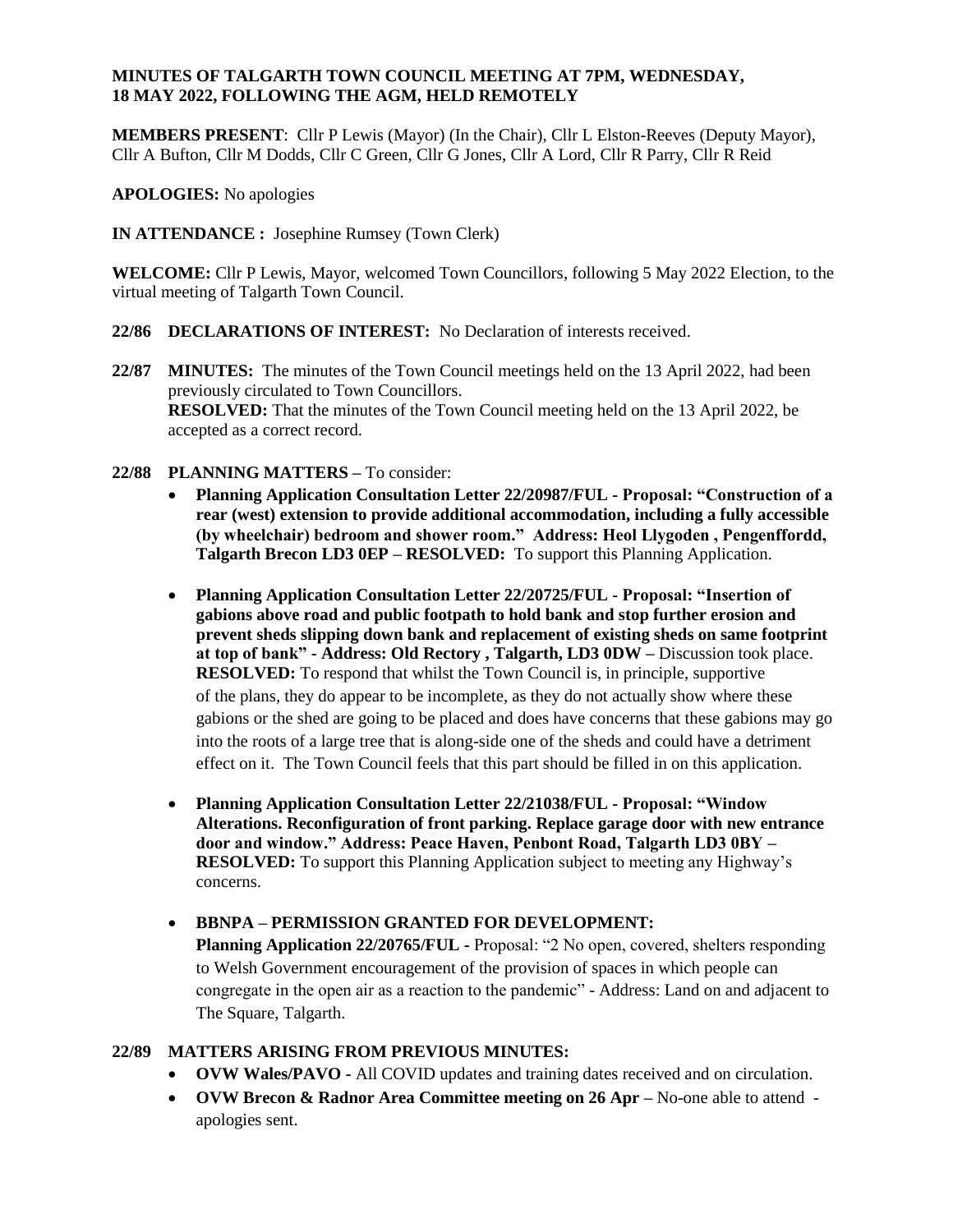- **Llynfi Pollution FOI -**Awaiting response.
- **Drainage concerns** Awaiting responses.
- **GP Biotec –** Further complaints of smells in Talgarth received and reported to the relevant Authorities. **RESOLVED:** To await meeting date arranged by the County Councillor.
- **22/90 PCC UPDATES -** Received a short update from County Councillor W Powell on circulation.

# **PCC Highway updates –**

- **Replacement Heritage street lights Talgarth town –** Noted extensive work underway to install the new/historic lamp posts etc.
- **Talgarth Recycle Centre on Talgarth Car Park**  Noted Town Clerk had reported to PCC, the overflowing skips in this location, which have since been addressed. Update also received from PCSO Trudy Davies, confirming that the Neighbourhood Policing Team (NPT),will monitor this area during their patrols
- **22/91 POWYS COUNTY COUNCILLOR ELECTION – 5 MAY 2022**  Noted that County Councillor William Powell had been re-elected for the Talgarth area.

## **22/92 TALGARTH/TREFECCA GROUP UPDATES -**

- **Ysgol y Mynydd du - Presentation of Commemorative Coins –** Noted the school has confirmed the date for Cllr P Lewis, Mayor to present the 107 Commemorative Coins, on the afternoon of Fri 27 May, when they will be holding their Kings/Queens Day family picnic. **RESOLVED:** Cllr P Lewis, Mayor will attend to present the Coins to the pupils. Noted Cllr M Dodds, School Governor will also be in attendance and for Clerk to enquire if Bronllys Community Council if they wished to be represented.
- **Queen's Platinum Jubilee Celebrations - 2 – 5 June 2022 –** Received from the Jubilee group, the programme of events for the Celebrations and noted that the group are producing Jubilee flyers of the events to households - to be printed by the TIRC. Cllr L Elston-Reeves/Cllr R Parry gave a short update on the recent Jubilee group meeting, when it had been suggested that the Town Council Beacon be used in the Town area and requesting funding for the flyer printing and possibly for the tablecloths for the picnic event. **RESOLVED:** The Town Council to pay for the printing of the flyers and for Cllr Elston-Reeves to forward costs for the tablecloths for the picnic.
- **Grow for Talgarth –** Cllr M Dodds gave a brief update, confirming that the GfT plant sale recently held, raised £460 through donations and a further donation of £150 from local resident, Billy Devereux, from the sale of his daffodils. Also that the Britain in Bloom judging is on 8 Aug.

**RESOLVED:** To forward a letter of thanks to Billy Devereux for his recent £150 donation to GfT and his long-standing donation gifts to other charities.

**Visitor to Talgarth** – Received a letter from Ms Hellard, a visitor to Talgarth over the Easter period, who was enormously taken with how much the town has improved since her last visit and wished to congratulate all those involved with the RHS forthcoming events etc. Noted Ms Hellard's letter was forwarded onto GfT for their information.

- **TIRC -** Received Agenda for the TIRC AGM 2.30pm 23 May at Strand Café.
- **On The Verge –** Received notice of AGM and General Meeting 23 May 6.30pm 8pm at the King George V Pavilion.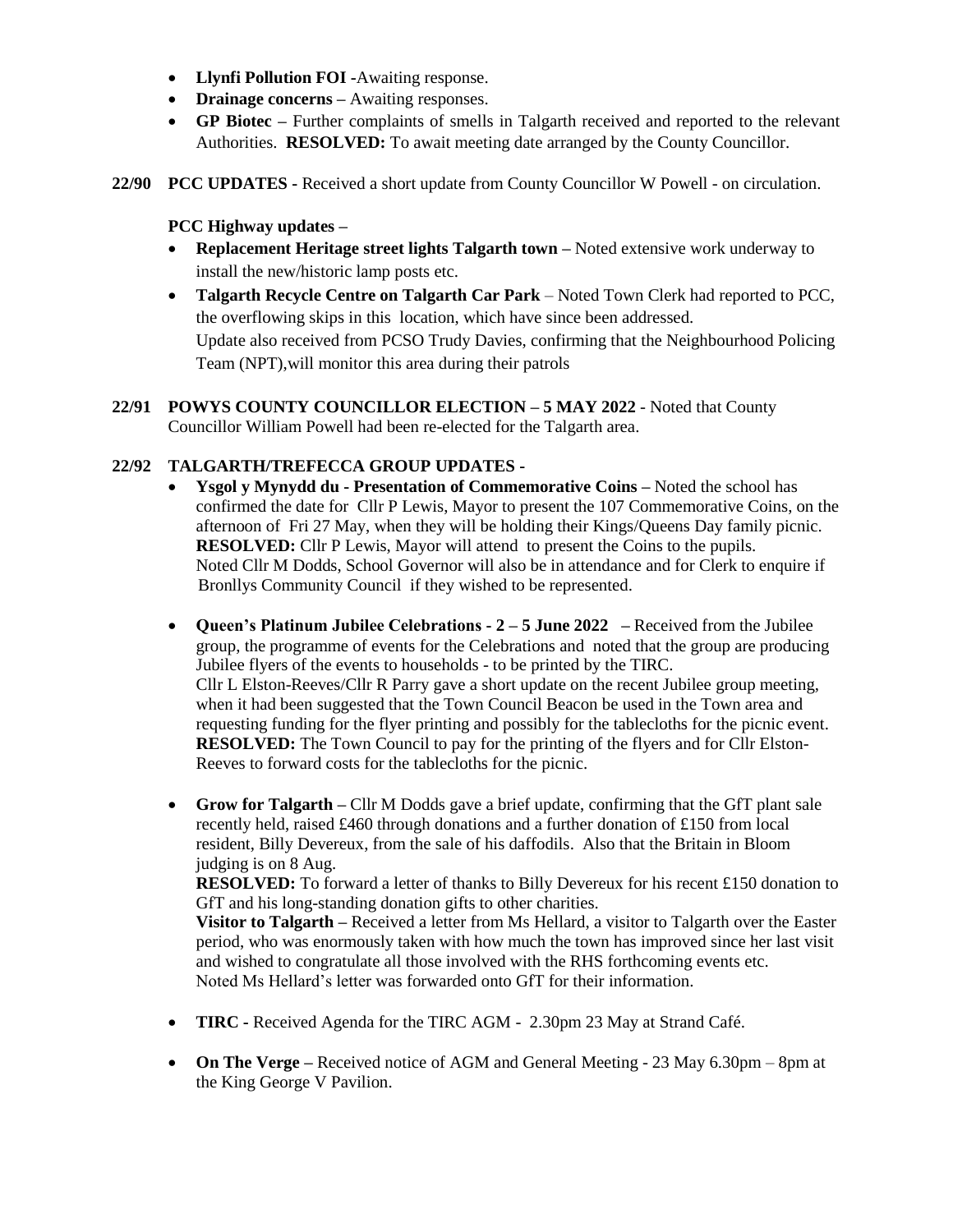- **Talgarth & District Regeneration Group (TDRG) –** No new update.
- **WAW -** Noted a Community Litter Pick took place on 24 April. Received Agenda/Minutes of the last WAW meeting on 26 Apr and noted the next meeting will be on 26 June at the Football Club, Talgarth.
- **Dog Fouling - Day of Action in Talgarth –** Awaiting PCSO Trudy Davies to make contact re this matter.
- **St Gwendoline's Churchyard – Churchyard Maintenance Contract –** Received April Account – 2 cuts £346.43 + VAT per cut on 13 & 25 Apr. Noted some concerns regarding the current cutting of Churchyard had been received and the Contractor has been informed . **RESOLVED:** To pay the Invoice for 2 cuts on 13 & 25 May - £346.43 + VAT per cut.
- **St Gwendoline's Churchyard Site Inspection meeting – RESOLVED:** To arrange a meeting as soon as convenient.
- **Town Hall –** Updates received from Cllr A Bufton
	- o **Redecoration –** Noted the redecoration of the Town Hall is all going to plan and will commence on 23 May - for a period of  $5 - 6$  weeks.
	- o **Caretaker –** Noted that the new Caretaker is doing an excellent job.
	- o **Roof glass in Utility area –** Noted a broken glazed roof panel had been noted above the roof blinds – job to be done in the future.
	- o **Request to increase numbers for Hall hire – RESOLVED:** When the Town Hall facilities re-open, to increase numbers gradually: Main Hall - to 65, Committee Room to between 8 & 10 and for the Market Hall to between 25 – 30, this keeps us within reasonable measures, at present.
- **WW1 Memorial in the Town Hall –** Request received from local resident, Virginia Brown, for an information plaque to be made available, re the history of the WWI Memorial in the Town Hall, noting she forwarded some suggested wording and offered to supply a frame for this purpose.

Some queries re WWI issues were also raised by Cllr C Green and Cllr L Elston-Reeves. **RESOLVED:** To accept Virginia's kind offer of making the information available to be placed in a simple frame on the wall near the WW1 Memorial in the Town Hall. Also for Cllr C Green to liaise with Virginia, informally, in the hope that she may have answers to some of Cllr Green's queries she has come across.

- **Hire of Market Hall** Noted Jo Lord has shelved live classes until Spring 2023.
- **Public Conveniences –**

**PHS Services** - Information and costs received from PHS Services for 3 sanitary bins in these Public Conveniences at a quoted charge  $-£18.20 + VAT$  per bin per year with 13 visits a year, for a 3 year term.

**RESOLVED:** To join PHS contract on these terms for the Public Conveniences.

**PCC Eurobin hire -** Noted PCC has confirmed that our current 360litre Eurobin is licensed to take sanitary waste from the toilet bins. However, this Eurobin has not been in use since 1 April 2020 but when back in use, the current terms/collection costs for this Eurobin are £11.40 per collection - fortnightly - £296.40 for the year. It was generally agreed that even when we do reinstate the PCC Eurobin for the main Town Hall, we would consider the disposal of sanitary waste from the main Town Hall with a company such as PHS Services.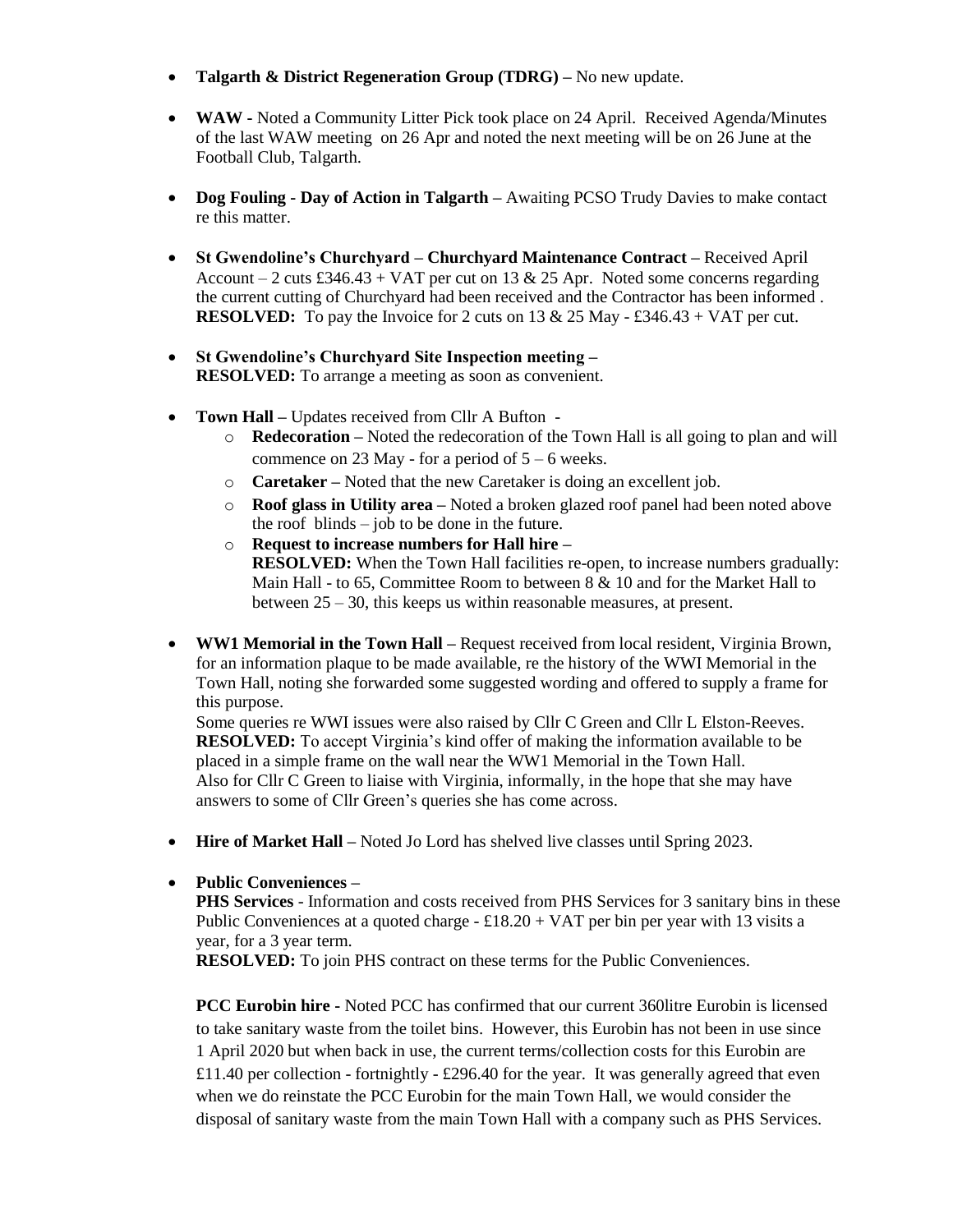- **King George V Playing fields/Pavilion /Children's Play area /TADSCA - 50th Year Reunion of Talgarth Football Club at the Pavilion - 2pm 1 May –** Invitation received for Mayor to attend this event. Noted it is the  $50<sup>th</sup>$  year celebration since the Talgarth Football Club won many cups in the1971/1972 Season . Noted Cllr Phil Lewis, Mayor, attended this well attended event. **King George V - Children's Playground Annual Inspection 2022 -** Noted TADSCA has booked/paid for the Annual Inspection of this play area to be undertaken Aug/ Sept.
- **Woodlands Play area** Noted a piece of play equipment, in this play area, has been broken and brought to our attention. **RESOLVED**: To report this matter to Steve Butcher PCC, who is responsible for this area.
- **22/93 ST GWENDOLINE'S CHURCHYARD MANAGEMENT POLICY –** Previously circulated. **RESOLVED:** Unanimously agreed to adopt this Policy.

### **22/94 TO APPROVE TALGARTH TOWN COUNCIL ACCOUNTS 1/4/2021 – 31/3/2022 -**

Noted Clerk had circulated to Town Councillors a copy of the Town Council's Annual Return and Income & Expenditure Accounts & Bank Reconciliation Statement for 2021/2022. It was noted that the Internal Auditor, had completed the internal audit of the Council which was satisfactory with no issues raised.

**RESOLVED:** The Town Council unanimously approved the Accounting Statements and completed the Annual Governance Statement on the Annual Return for the year 2021/2022 and was duly signed by Cllr P Lewis, Mayor and Josephine Rumsey, RFO/Town Clerk, for onward transmission to Audit Wales by the 1 August 2022.

| <b>Accounts for Payment/Ratification since last meeting 13 April 2022:</b> |                |                                      |            |            |              |  |  |  |  |
|----------------------------------------------------------------------------|----------------|--------------------------------------|------------|------------|--------------|--|--|--|--|
| Date /                                                                     | T <sub>0</sub> | <b>Item</b>                          | <b>Net</b> | <b>VAT</b> | <b>Total</b> |  |  |  |  |
| <b>Cheque</b>                                                              |                |                                      |            |            |              |  |  |  |  |
| 08/05/22                                                                   | AL             | SGC - Refund of plot - £200 less     | £198.00    |            | £198.00      |  |  |  |  |
| 3541                                                                       |                | 10%                                  |            |            |              |  |  |  |  |
| 05/05/22                                                                   | <b>PCC</b>     | Town Hall $-5/5/22$ Council Tax      | £119.63    |            | £119.63      |  |  |  |  |
| 27/04/22                                                                   | <b>BT</b>      | Town Hall - Monthly Telephone        | £28.66     | £5.73      | £34.39       |  |  |  |  |
| D/D                                                                        |                | Line & Broadband rental charge       |            |            |              |  |  |  |  |
| 25/04/22                                                                   | Lyn Morgan     | Town Hall $-$ Stage Curtains $-50\%$ | £4,422.00  | £884.40    | £5,306.40    |  |  |  |  |
| 3540                                                                       | Furnishings    | Balance owing                        |            |            |              |  |  |  |  |
| 25/04/22                                                                   | Newhall        | £145.50 + £29.10 VAT = £174.60,      | £170.08    | £34.02     | £204.10      |  |  |  |  |
| 3539                                                                       | Janitorial Ltd | £11.24 + £2.25 VAT = £13.49,         |            |            |              |  |  |  |  |
|                                                                            |                | £13.34 + £2.67 VAT = £16.01          |            |            |              |  |  |  |  |
| 25/04/22                                                                   | Emma Hayles    | Salary April 2022 -                  | £480.60    |            | £480.60      |  |  |  |  |
| 3538                                                                       | <b>Staff</b>   |                                      |            |            |              |  |  |  |  |
| 25/04/22                                                                   | Town Clerk     | Salary & Expenses April 2022         | £1,100.00  |            | £1,100.00    |  |  |  |  |
| 3537                                                                       |                |                                      |            |            |              |  |  |  |  |
| 25/04/22                                                                   | <b>OVW</b>     | Annual Subscription - 1/4/22 -       | £289.00    |            | £289.00      |  |  |  |  |
| 3536                                                                       |                | 31/3/23                              |            |            |              |  |  |  |  |
| 20/04/22                                                                   | Eon Next       | Town Hall – Gas - $1/3/22 - 31/3/22$ | £106.92    | £5.35      | £112.27      |  |  |  |  |
| 20/04/22                                                                   | Eon Next       | Town Hall – Electric - $1/3/22$ –    | £29.86     | £1.49      | £31.35       |  |  |  |  |
|                                                                            |                | 31/3/22                              |            |            |              |  |  |  |  |
| 20/04/22                                                                   | Eon Next       | Public Conveniences - Electric -     | £59.24     | £2.96      | £62.20       |  |  |  |  |
|                                                                            |                | $1/3/22 - 31/3/22$                   |            |            |              |  |  |  |  |

#### **22/95 FINANCIAL UPDATE:**

## **To approve Financial update/Monthly Accounts since last meeting 13 April 2022: Accounts for Payment/Ratification since last meeting 13 April 2022:**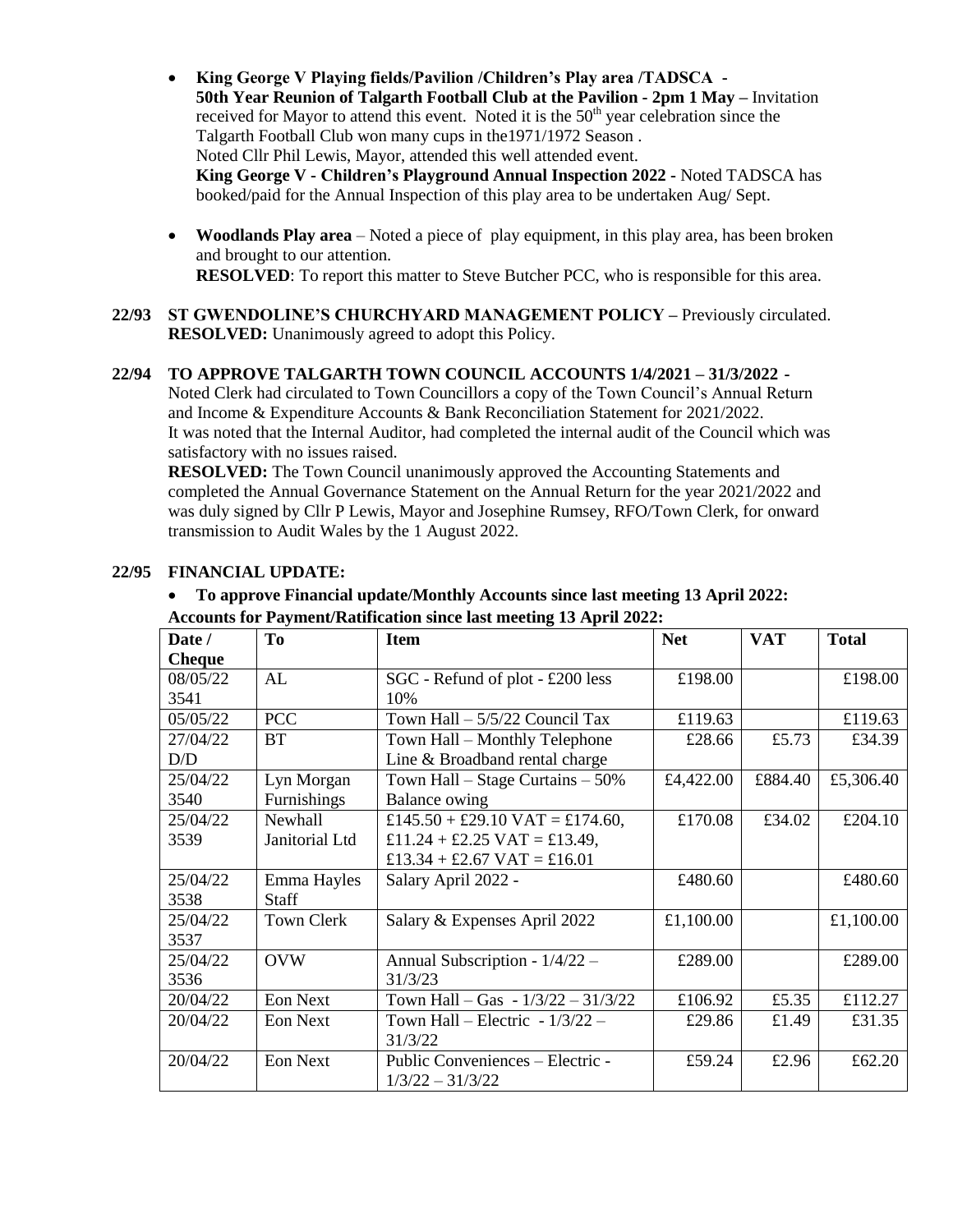**Amounts received since last meeting 13 April 2022:**

| Date       | From                 | <b>Item</b>                                                        | Amount     |
|------------|----------------------|--------------------------------------------------------------------|------------|
| 29/04/2022 | Powys County Council | First third Precept 2022/2023                                      | £20,668.00 |
| 27/04/2022 |                      | Bronllys Community Council   Contribution to 7 Commemorative coins | £58.31     |
|            |                      | for Bronllys village pupils who attend                             |            |
|            |                      | Ysgol y Mynydd du.                                                 |            |

**Bank Balances:** 13/05/2022 Business Reserve Account £37,343.19, Current Account £556.44 – *Less unpresented cheque 3540 £198.*

**RESOLVED:** To approve the above Financial update/Monthly Accounts

 **To approve Bank Reconciliation – 1/4/2022 – 30/4/2022 – RESOLVED:** To approve the Bank Reconciliation 1/4/2022 – 30/4/2022 attached at end of these minutes.

# **To consider the following :**

- o **Zurich Insurance Policy Renewal 1/6/2022 – 31/5/2023 –** Received annual renewal documents from Zurich and circulated to members prior to the meeting. **RESOLVED:** Unanimously agreed to approve the Zurich Insurance Renewal premium –  $1/6/2022 - 31/5/2023$ , in the sum of £4,702.75.
- o **Parish on Line –** Received annual renewal documents from Parish on Line and circulated to members prior to the meeting.

**RESOLVED:** Unanimously agreed to approve the Annual Renewal premium –  $14/6/2022 - 14/6/2023 - £40.00 + £8 \text{ VAT} = £48.00.$ 

# **22/96 CORRESPONDENCE RECEIVED & DISCUSSED –**

**Napalli Village UK, Launch Invitation –** Invitation received from Major Khusiman Gurung, for the Mayor to attend this event on 21 May at the Castle Hotel, Brecon. **RESOLVED:** Cllr P Lewis, Mayor to attend on behalf of the Town Council. **Dyfed Powys/Police personnel -** Noted changes - Inspector Gwyndaf Bowen is now responsible for partnership working in Powys and the Inspector is now A/Insp Richard Jones.

## **22/97 CORRESPONDENCE RECEIVED FOR INFORMATION –**

**WG - Covid 19 –** Regular weekly updates received. **PCC - Planning Decision Notices –** April/May received **BBNPA - Weekly Planning Applications -** received. **BBNPA Meeting - 20 May, 2022, 10.00 am –** Agenda received **Brecon Beacons Annual Tourism Conference - 17 May 10am -12 noon -** Invitation received .

- **22/98 THANKS TO TOWN CLERK –** Cllr P Lewis, on behalf of all colleagues, thanked Josephine, Town Clerk for all her hard work and assistance during 2021/2022.
- **22/99 DATE/TIME OF NEXT MEETING:**  7pm Wed 18 May 2022 – AGM, followed by the May monthly meeting.

There being no further business, the meeting closed at 8.50pm

**SIGNED: ………………………………………..**